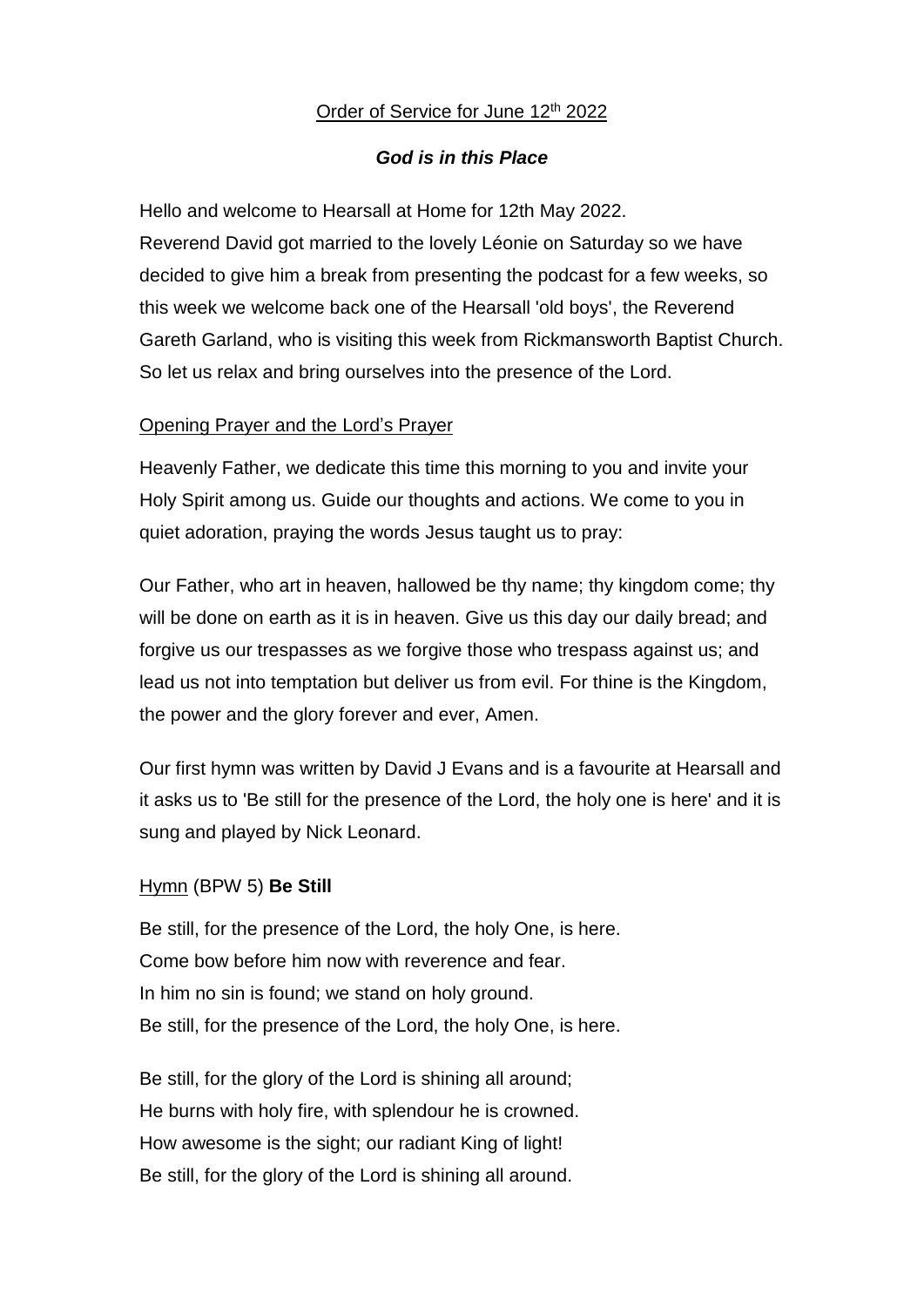Be still, for the [power](https://www.definitions.net/definition/power) of the Lord is [moving](https://www.definitions.net/definition/moving) in this place. He [comes](https://www.definitions.net/definition/comes) to [cleanse](https://www.definitions.net/definition/cleanse) and heal, to [minister](https://www.definitions.net/definition/minister) his [grace.](https://www.definitions.net/definition/grace) No work too hard for Him. In [faith](https://www.definitions.net/definition/faith) receive from him. Be still, for the [power](https://www.definitions.net/definition/power) of the Lord is [moving](https://www.definitions.net/definition/moving) in this place.

#### **Offertory Prayer**

Let's remember the joy of giving.

Lord, for all your gifts of creation and grace, we give you our thanks. Please accept the gifts we offer and use them to bring your light and life into our world. Amen.

Now we have two worship songs, the first written by Tim Hughes, 'Light of the world' followed closely by a Graham Kendrick song, 'May the fragrance of Jesus fill this place', both sung and played by the hugely talented Martin Prue.

#### Song (WT 290) **May the Fragrance**

Verse 1

May the fragrance of Jesus fill this place. (men) May the fragrance of Jesus fill this place. (women) May the fragrance of Jesus fill this place; (men) Lovely fragrance of Jesus (women) Rising from the sacrifice (all) Of lives laid down in adoration.

#### Verse 2

May the glory of Jesus fill His church. (men) May the glory of Jesus fill His church. (women) May the glory of Jesus fill His church; (men) Radiant glory of Jesus (women) Shining from our faces (all) As we gaze in adoration.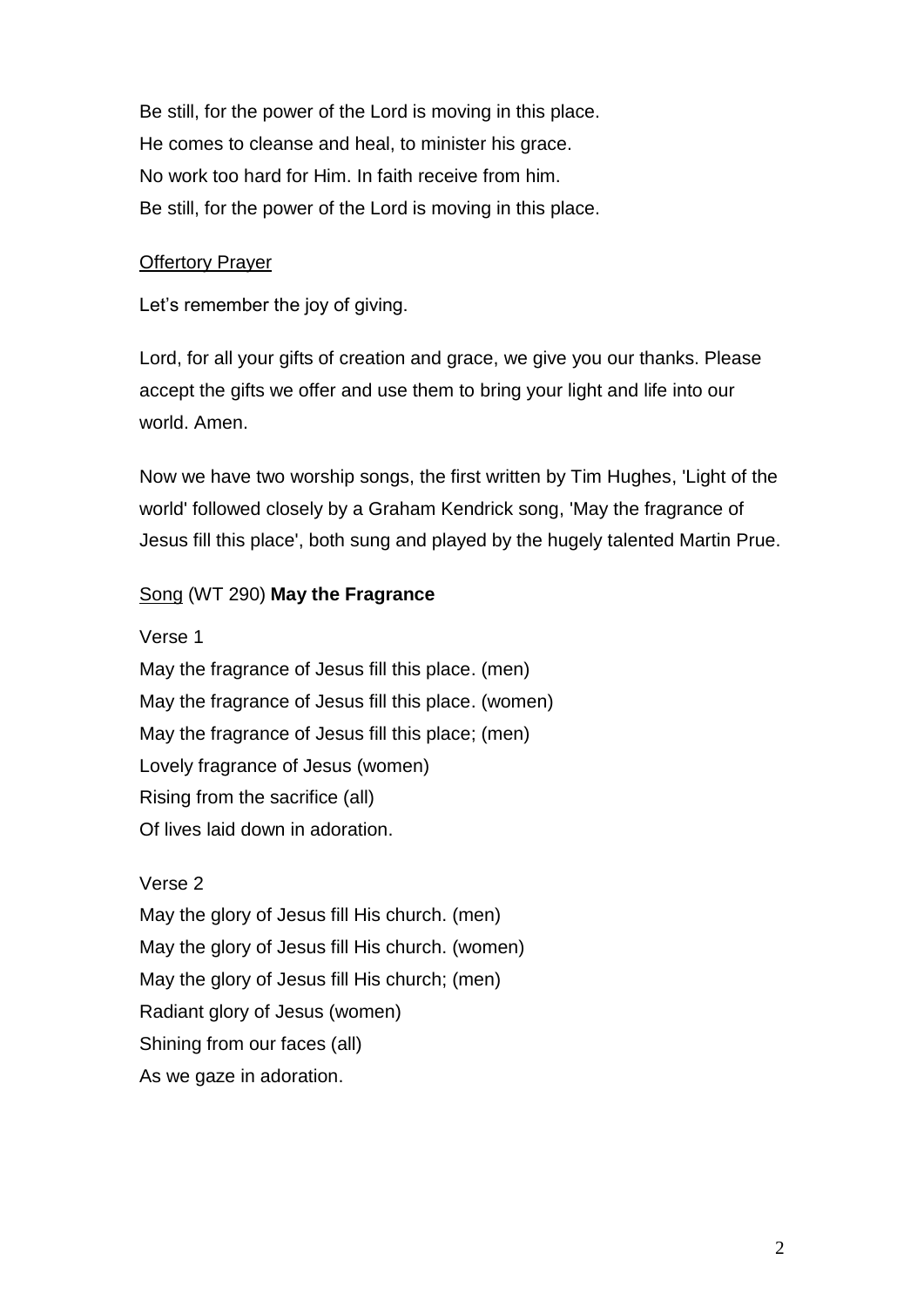## Verse 3

May the beauty of Jesus fill my life. (men) May the beauty of Jesus fill my life. (women) May the beauty of Jesus fill my life. (men) Perfect beauty of Jesus, (women) Fill my thoughts, my words, my deeds. (all) My all I give in adoration.

# Song **Light of the World**

Verse 1

Light of the world, You stepped down into darkness, Opened my eyes, let me see Beauty that made this heart adore You, Hope of a life spent with You.

## *Chorus*

*So here I am to worship, Here I am to bow down, Here I am to say that You're my God. You're altogether lovely, Altogether worthy, Altogether wonderful to me.*

Verse 2 King of all days, oh so highly exalted, Glorious in heaven above. Humbly You came to the earth You created, All for love's sake became poor.

# *Chorus*

#### Bridge

And I'll never know how much it cost To see my sin upon that cross, And I'll never know how much it cost To see my sin upon that cross.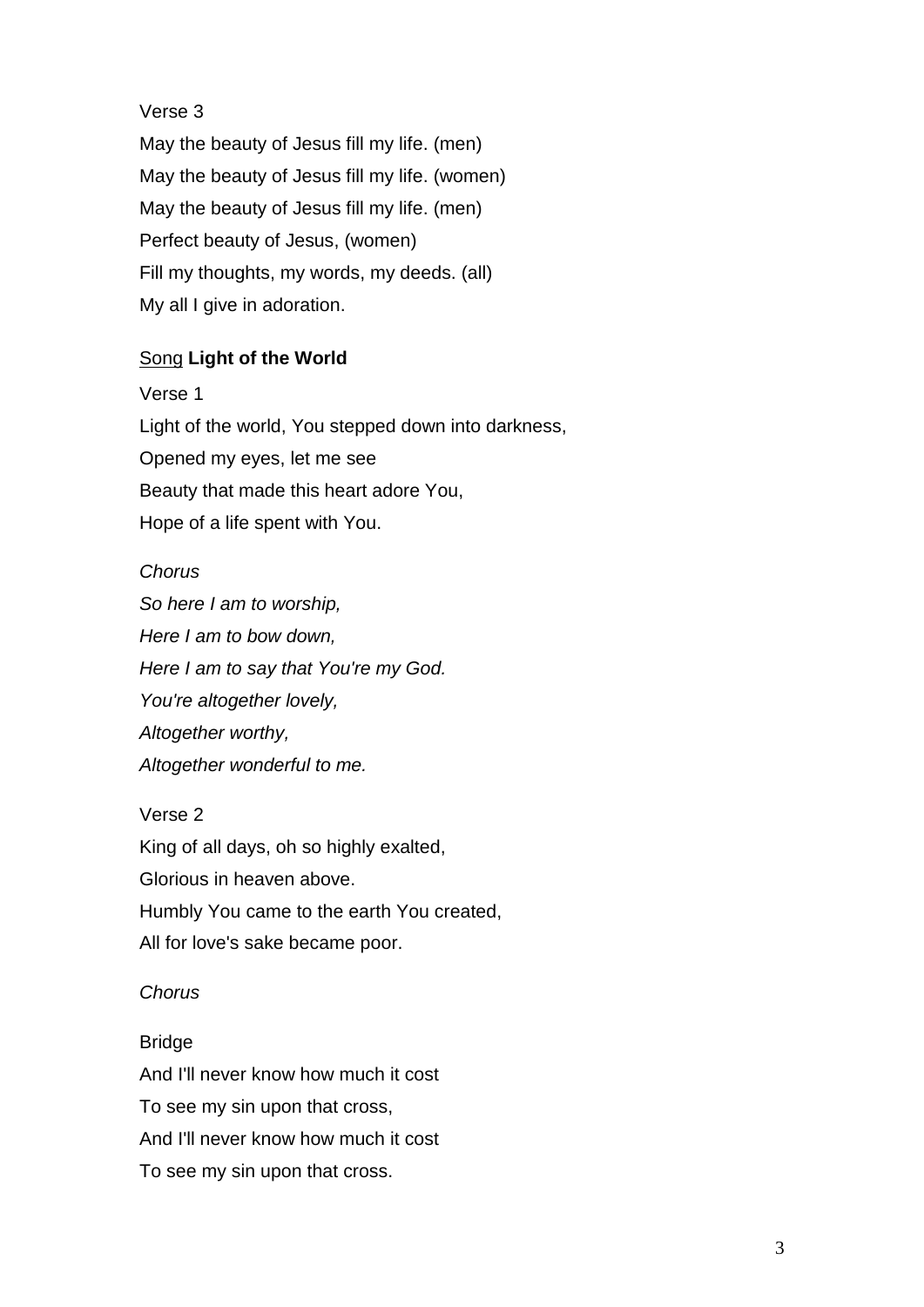Ending So here I am to worship, Here I am to bow down, Here I am to say that You're my God. You are my God.

Our first reading from the Old Testament is brought to us by Peter Fearn who reads Hebrews 11, verses 1-3 and 23-29, and the second reading is from the book of Genesis, chapter 28, verses 10-19, and is read by Graham Walker.

#### Bible Reading

#### **Hebrews 11: 1-3 and 23-29**

#### *Faith in action*

**11** Now faith is confidence in what we hope for and assurance about what we do not see. **<sup>2</sup>** This is what the ancients were commended for.

**<sup>3</sup>** By faith we understand that the universe was formed at God's command, so that what is seen was not made out of what was visible. **<sup>23</sup>** By faith Moses' parents hid him for three months after he was born, because they saw he was no ordinary child, and they were not afraid of the king's edict.

**<sup>24</sup>** By faith Moses, when he had grown up, refused to be known as the son of Pharaoh's daughter. **<sup>25</sup>** He chose to be ill-treated along with the people of God rather than to enjoy the fleeting pleasures of sin. **<sup>26</sup>** He regarded disgrace for the sake of Christ as of greater value than the treasures of Egypt, because he was looking ahead to his reward. **<sup>27</sup>** By faith he left Egypt, not fearing the king's anger; he persevered because he saw him who is invisible. **<sup>28</sup>** By faith he kept the Passover and the application of blood, so that the destroyer of the firstborn would not touch the firstborn of Israel.

**<sup>29</sup>** By faith the people passed through the Red Sea as on dry land; but when the Egyptians tried to do so, they were drowned.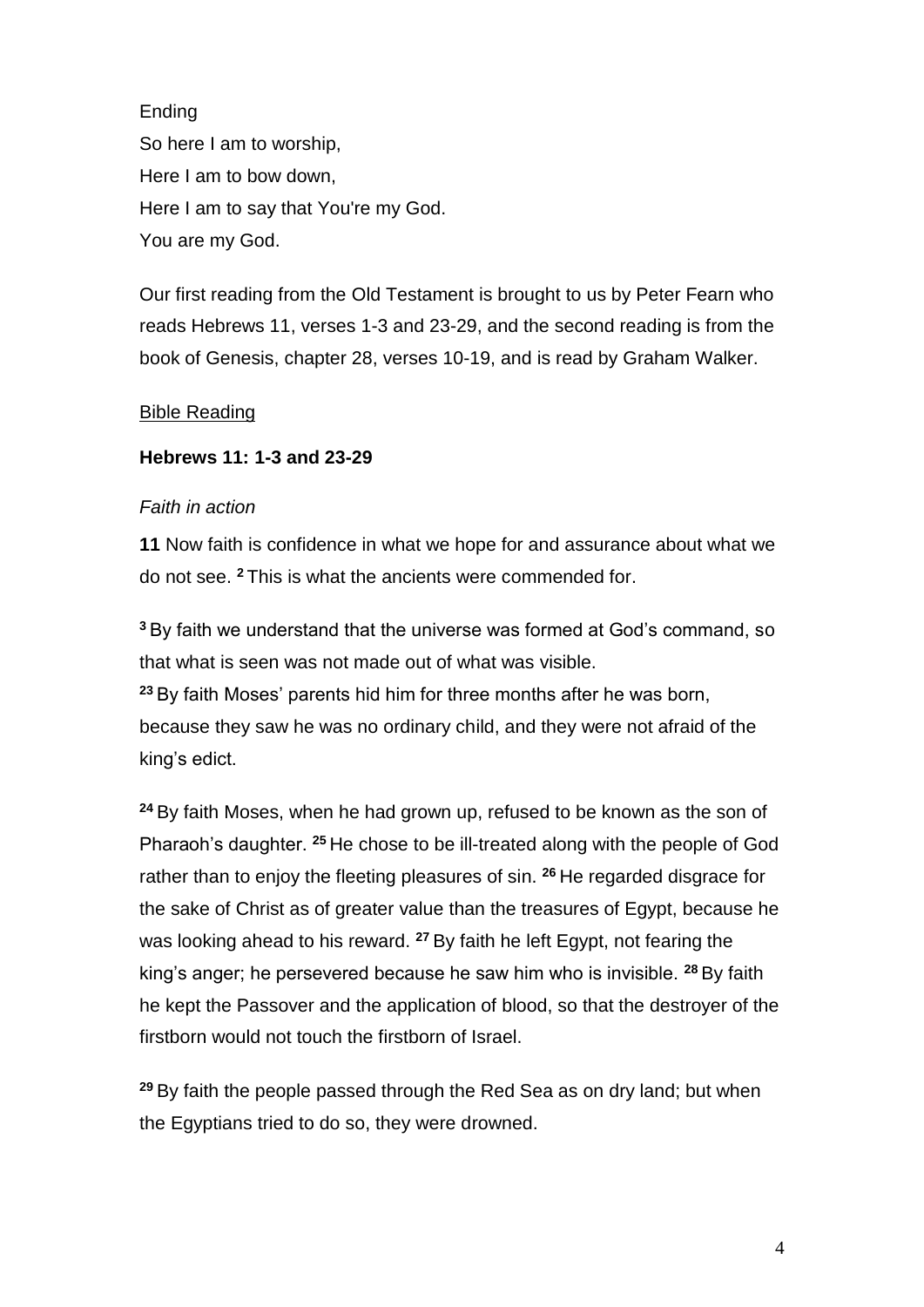# Children's Talk

## *Role Models*

We all have heroes. Who is yours?

On TV we see amongst others, superheroes and sporting heroes. In God's hall of faith he lists for us a list of people we should look up to. They are heroes because of their faith in God. One of the most notable of these is Moses, who achieved incredible things, but he did so only because he maintained a faith in God throughout. But even Moses was found lacking in faith. All this goes to prove that we should never look beyond God to people, it is God who can be relied upon to give us peace, strength, resilience and many other things we need. We should admire men and women of faith, but worship the one in whom they put their faith. Put your hope in the Lord, your God.

## Prayer with children

*Let's put a hand on our heart.*

Father God, fill us with your love. Help us to love You, and everything that You've made.

*Let's point to our eyes.*

Lord Jesus, help us to see You, and to see others the way that You see them too.

# *Let's point to our ears*.

Holy Spirit, help us to hear You, and give us courage to do what You say.

Amen.

Bible Reading

# **Genesis 28: 10-19**

#### *Jacob's dream at Bethel*

**<sup>10</sup>** Jacob left Beersheba and set out for Harran. **<sup>11</sup>** When he reached a certain place, he stopped for the night because the sun had set. Taking one of the stones there, he put it under his head and lay down to sleep. **<sup>12</sup>** He had a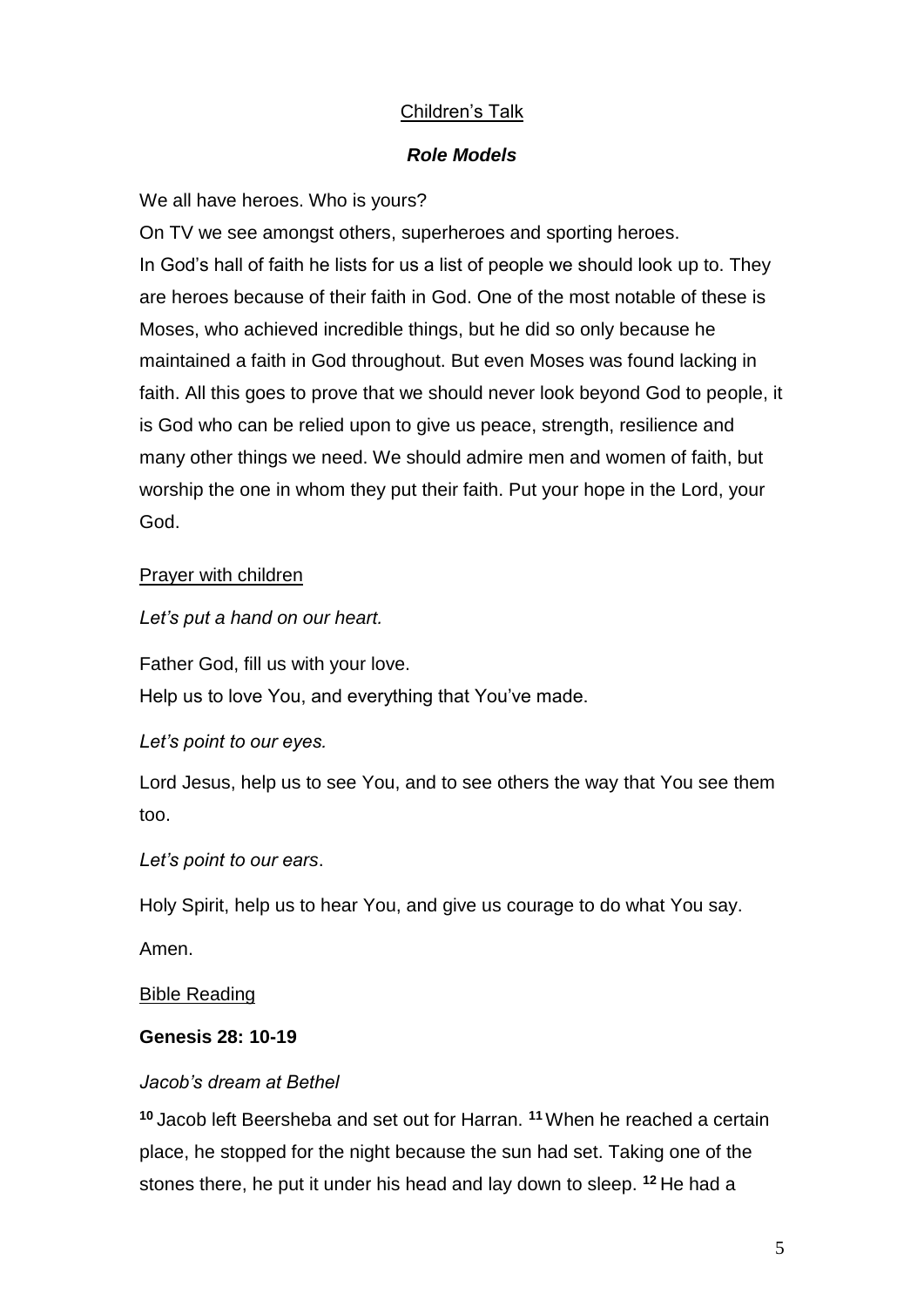dream in which he saw a stairway resting on the earth, with its top reaching to heaven, and the angels of God were ascending and descending on it. **<sup>13</sup>** There above it stood the LORD, and he said: 'I am the LORD, the God of your father Abraham and the God of Isaac. I will give you and your descendants the land on which you are lying. **<sup>14</sup>** Your descendants will be like the dust of the earth, and you will spread out to the west and to the east, to the north and to the south. All peoples on earth will be blessed through you and your offspring. **<sup>15</sup>** I am with you and will watch over you wherever you go, and I will bring you back to this land. I will not leave you until I have done what I have promised you.'

**<sup>16</sup>** When Jacob awoke from his sleep, he thought, 'Surely the LORD is in this place, and I was not aware of it.' **<sup>17</sup>** He was afraid and said, 'How awesome is this place! This is none other than the house of God; this is the gate of heaven.'

**<sup>18</sup>** Early the next morning Jacob took the stone he had placed under his head and set it up as a pillar and poured oil on top of it. **<sup>19</sup>** He called that place Bethel, though the city used to be called Luz.

Thank you to Peter and Graham for those readings. Now we go over to Rickmansworth Baptist Church for this week's message which is brought to us by our good friend Reverend Gareth Garland.

# Sermon *God is in this place*

We've turned this morning to Genesis, Chapter 28.

I will start by filling in the background very quickly, beginning with Jacob. You will remember he had been involved in a very, very serious family row! He tried to gain the birth right and the blessing that was due to his older brother, Esau.

He dressed up in Esau's clothes, he pretended to be Esau, he deceived his aged father, and in the end, out of that lie and deceit, he created a problem with his older brother, Esau, robbed of what he thought was his right, leading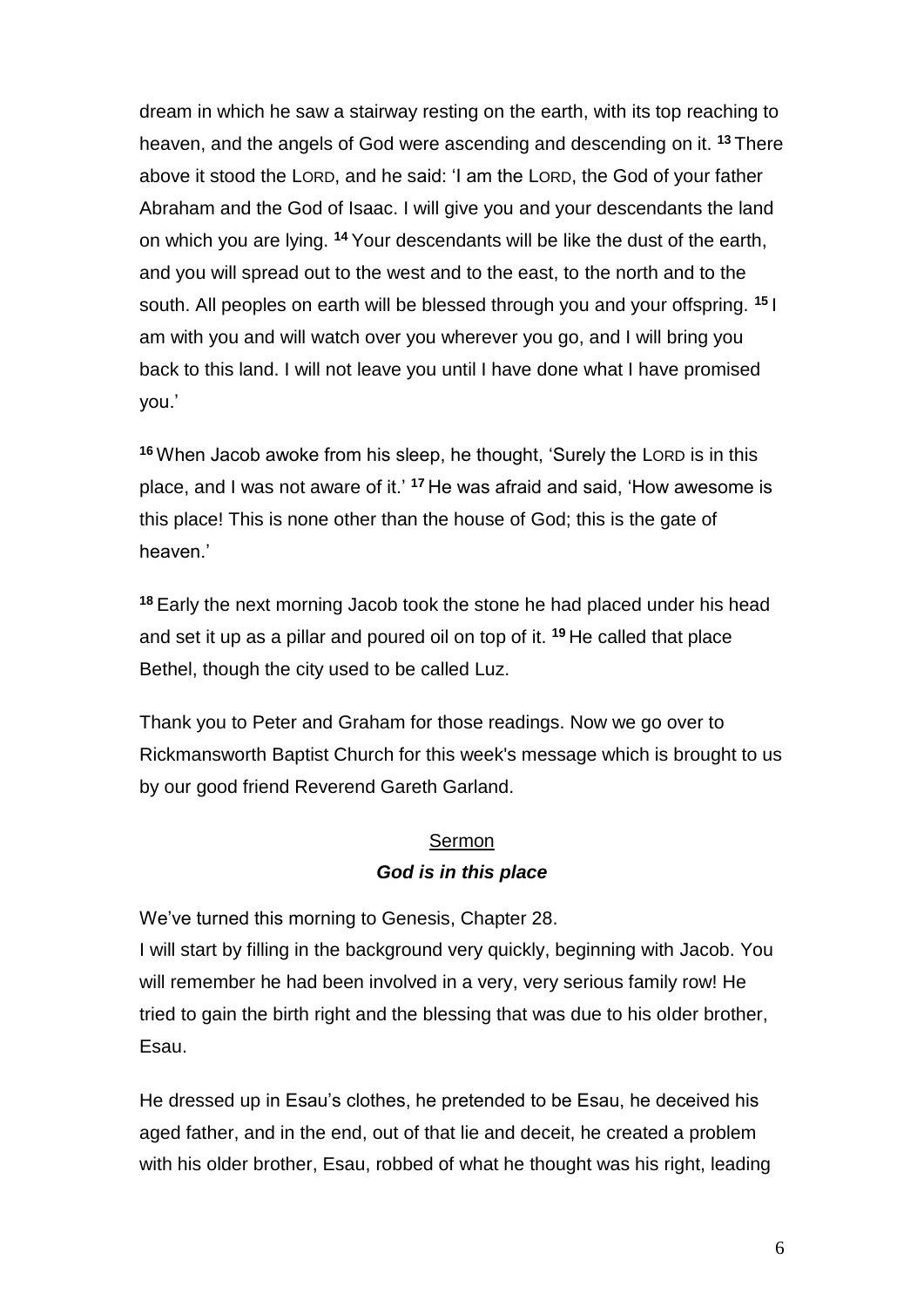to his threat to kill Jacob. As a result, there was a family conference and they decided that the best thing to do was to send Jacob away to live with relatives in a far-off destination.

And so, in the end Jacob leaves his home in Beersheba, travels and after going for 55 miles, he arrives at a place called Luz, where he has a dream. As a result of that dream, he becomes aware of the presence of God, and he thought this when he awoke from the sleep:

'Surely the presence of the Lord is in this place, and I was not aware of it.'

How often are we not aware of the presence of God?

Let's look very briefly this morning at the place where Jacob was and the significance of places:

This place was called Luz in those days – the word Luz meant 'Almond Trees'. So, it may have been a very pleasant place, although it sounds like it was a very stony place, because we know that there was rocky terrain around him, because we learn that Jacob took one of them and made it as a pillow, and he slept somewhat uncomfortably on it. But Luz for Jacob would become known as a memorable place for Jacob.

There are lots of memorable places for lots of different reasons aren't there? There are some places that trigger memories for us that are wonderful, but also some that are not so nice.

Luz for Jacob would have been memorable at first because it was his first night that he spent having moved out of his home. Can you remember the first night that you moved away from home?

I can… I was 18 years old at the time. My mum, dad, and brother drove with me up the M6, M54, and the A5 to North Wales to Bangor where I had decided to study at university. One of the main reasons I had chosen Bangor was the beautiful scenery that surrounded it, with Snowdonia on one side, and Anglesey and the Menai Straits on the other side. I can remember being led to my room in the halls of residence there, a place called Plas Gwyn (White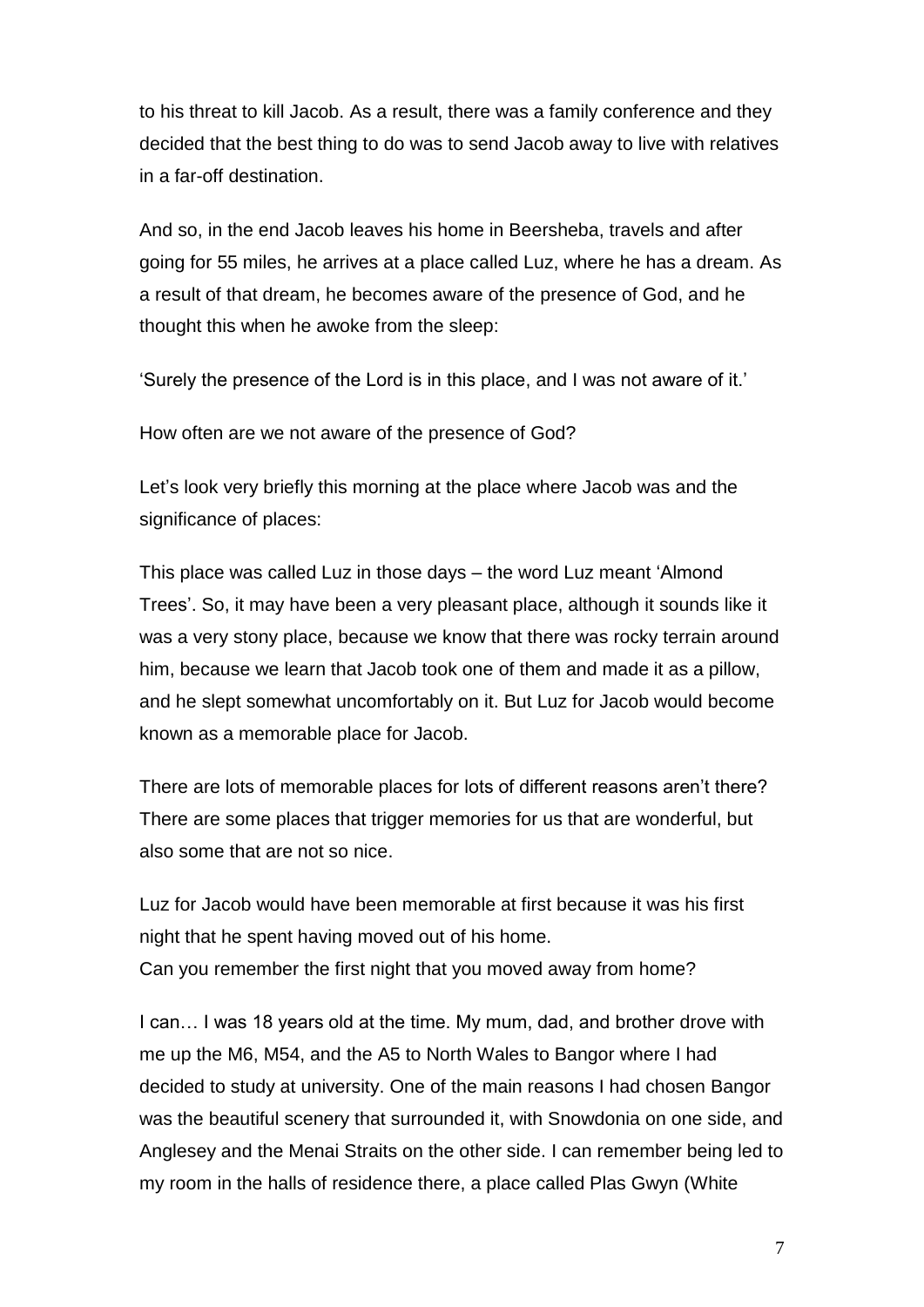palace) and a place that a year later would be condemned and demolished. So you can imagine what the place was like, and it was allegedly modelled on a prison for women in Sweden. I can remember how horrible it was saying goodbye to my mum and dad, and how lonely I felt on that first night as I lay there in my jail cell… sorry I mean room!

But that's that, and here is Jacob. And it strikes me that he must have felt rather more alone than me and decidedly more uncomfortable lying there underneath the Almond Trees. In the first instance, this would have been a place of very troubled memories. And you can imagine him that night, as the sun is setting, he is lying down on the stone he has chosen, looking up at the stars in the night time sky. And you can imagine, can't you, as you have laid in bed trying to get sleep, that thoughts begin to run through your mind; perhaps what has happened that day. Often I find that the thoughts that run through my head are things that I wished I had or hadn't said or done, events that bother me somehow.

I wonder what was running through Jacob's head that night? Perhaps the faces and voices of home, maybe even some regrets. He knew that he was there because of what he had done and the decisions that others had made.

So to begin with, it might be fair to say that for Jacob, Luz was a place of unhappy memories and a place probably of a very troubled conscience. And secondly a place of lonely insecurity, a strange feeling for him having spent years of security inside his father's camp, with family all around.

So, Jacob is desperately alone and tremendously vulnerable. Can you imagine what noises he must have heard coming out of the darkness as he lay there defenceless? Things rustling in the undergrowth, animals calling… he must have felt so exposed. For the first time in his life, Jacob had nobody, and he had nothing by which to comfort him. But linked in with the feeling of being alone and vulnerable, also the uncertainty of life must have hit him. Questions racing through his mind like:

> What's going to happen to me? Will the relatives to whom I've been sent receive me?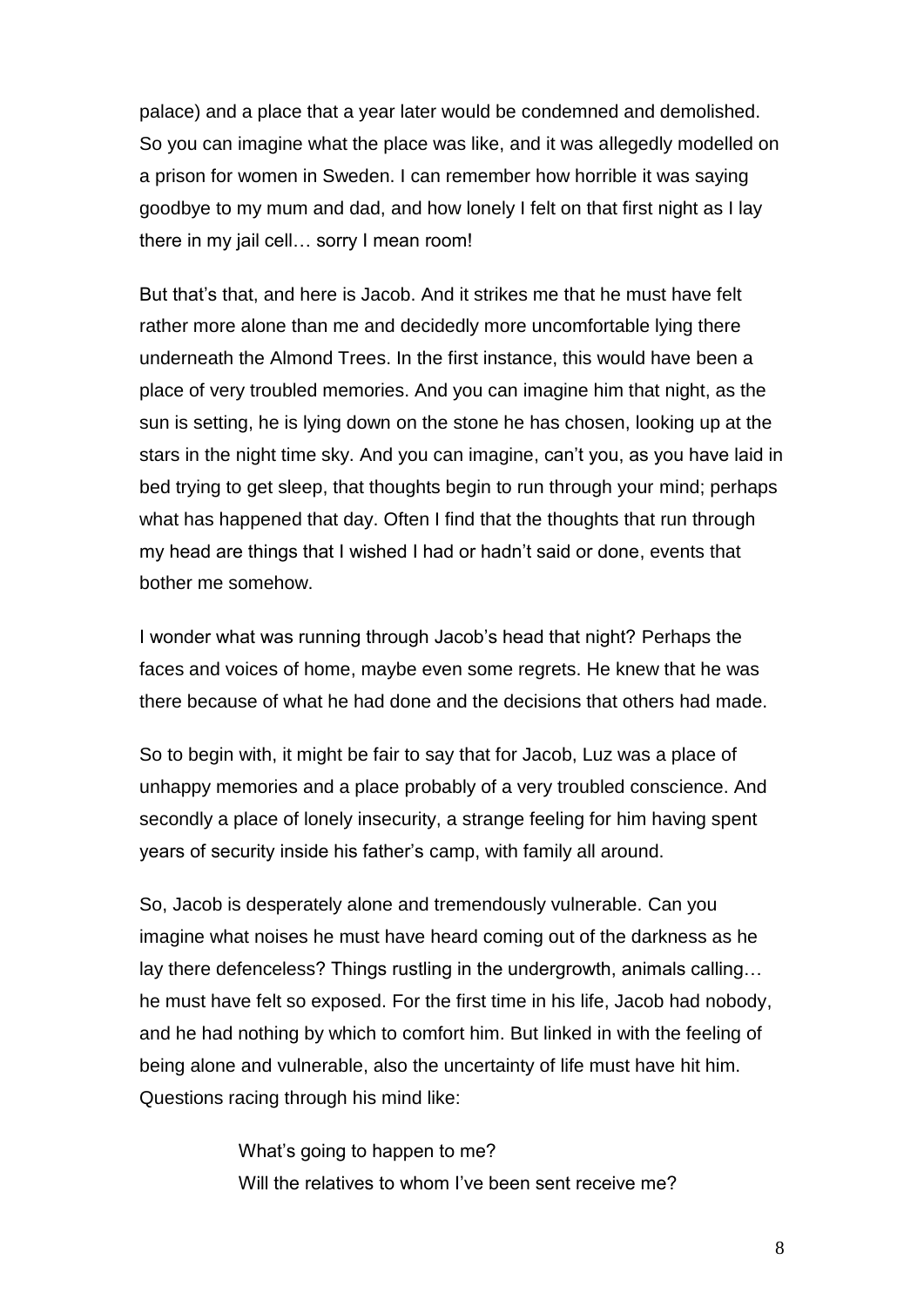How will the new people I meet treat me? What's going to happen to me? What are my prospects? He must have thought, I just don't know what lies ahead for me!

And yet Jacob, when he awoke discovered that the Lord was in this place.

What place are you in today?

Perhaps it's a nice place, a comfortable place, and it's great to be where you are. There might be lots of hopeful things on your horizon.

There may be others in church today who, in their minds, are not in that place right now? Perhaps like Jacob you have very troubled memories, perhaps there are things that you would change if you could wind back time.

Or maybe today you feel very insecure about your present? Perhaps you are thinking, 'I don't know how I am going to face my responsibilities or this particular situation that has arisen or that which confronts me?' Feeling so inadequate, feeling so alone, so vulnerable, perhaps you feel like you can't cope with the demands of life; family, business, work.

Or maybe in these times that we live in, there are people here today who are saying, 'I just don't know what the future holds.' Perhaps you can't see any future. Perhaps you don't know what your prospects are. What will happen in your personal situation?

I don't know what your situation is this morning. These are just a few pictures and possibilities. But what I want to say to you this morning and what this scripture is saying in Jacob's situation, and in yours, is that 'the Lord is in that place.'

Jacob at that time did not know how or why. He only knew that when he had awoken that 'the Lord was in that place.' He had discovered that in the midst of his uncertainty, loneliness, vulnerability, and desperation, that God is there.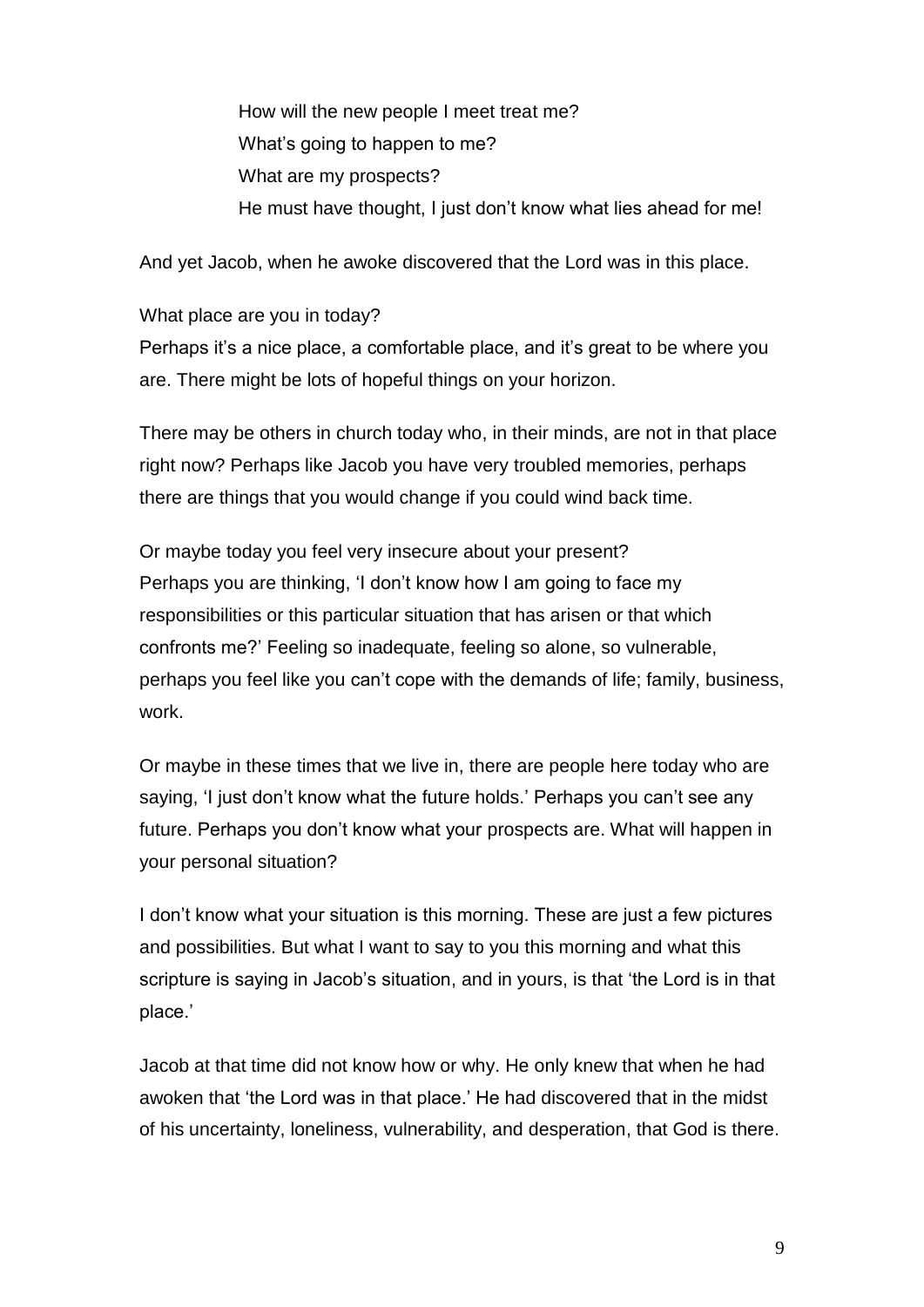And we learn that Jacob had a dream. He is there under the stars, sleeping fitfully, but he has the dream of the stairway or ladder that goes up from earth to heaven, and he sees the angels going up and coming down and he sees the Lord there seated on his throne at the top. He has a great vision it seems of all of these angels coming up and going down between heaven and earth, a constant transport between earth and heaven. And Jacob suddenly realises that he is connected, that he is not alone, that 'the Lord is in this place'.

The Psalmist wrote in Psalm 139:

'Where can I go from your presence?

If I ascend up into heaven you are there.

If I make my bed in the grave you are there.

If I take the wings in the morning and fly to the uttermost parts of the sea, even there your right hand will uphold me.

If I say the darkness will cover me, the night is light about me'

God is an inescapable God! He is there! He is here! Here this morning, in our presence, although we don't always realise it.

I think of the apostle Paul in 2 Timothy, Chapter 4, when he says that 'everybody deserted me when I stood to give my testimony in Caesar's court, there was nobody, but nobody, but the Lord stood by me. The Lord was there.'

Francis Thompson, a wonderful poet wrote, 'The Hound of Heaven', telling about how God had pursued him until he eventually caught up with him. He wrote about Jacob's ladder saying 'the traffic of Jacob's ladder is fixed between heaven and Charring Cross; the goings up and goings down between heaven and earth. Or you could say today, between heaven and Coventry, or Hearsall. Thank God that we have a God who is local, even though he is eternal, he is omnipresent. He is the God who is here.

Now it is interesting to notice how Jacob reacted to the presence of God. There are three things to say here: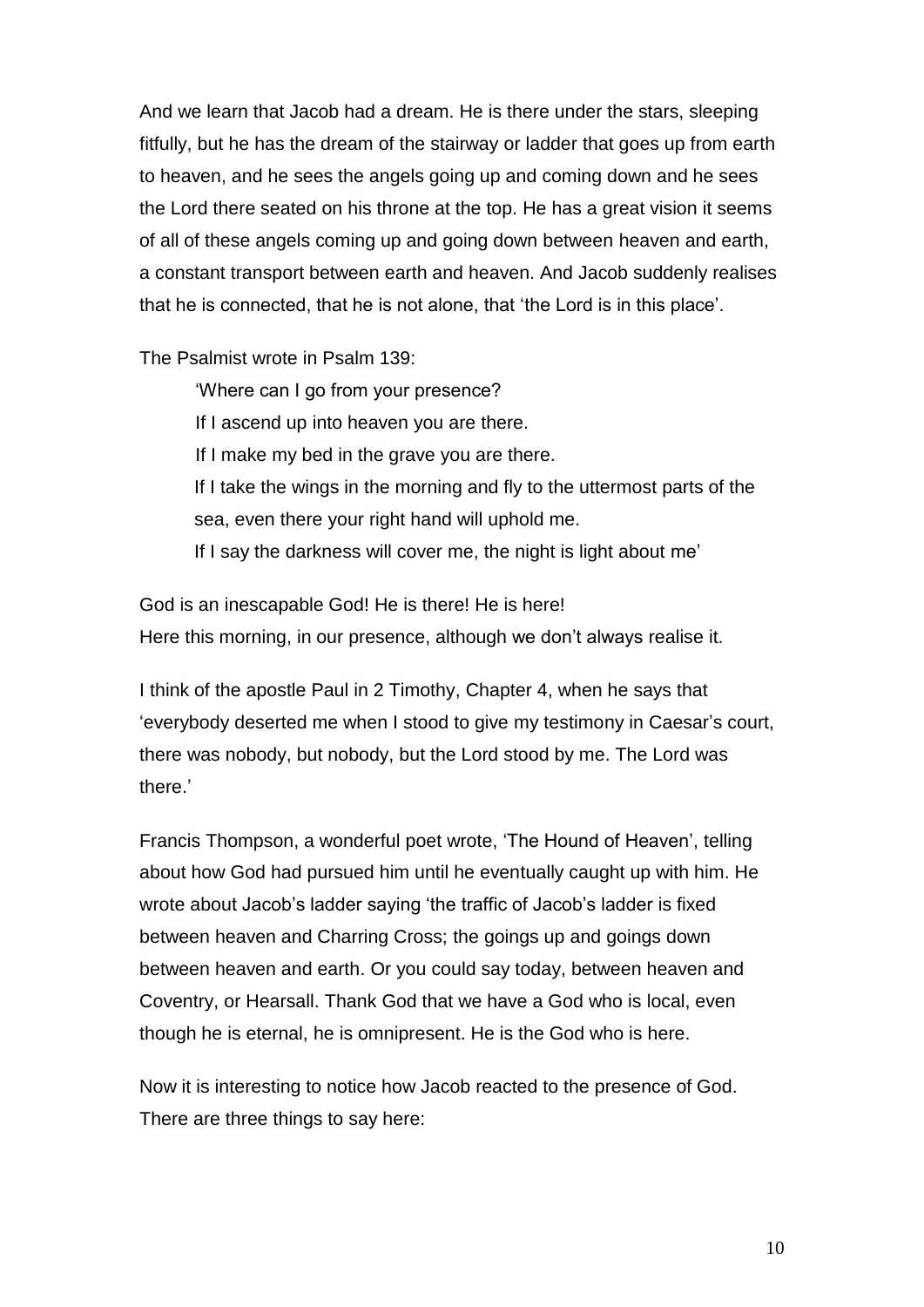First, he said of Luz, 'this is an awesome place, because the Lord is here'. In verse 13 it says, 'God said to him, I AM the Lord, the God of your father. I am the God who led your grandfather, Abraham, and provided for him.' These stories would have been familiar to him. Jacob would have known that the reason that he was alive was because God had provided Abraham with a son (Isaac) in his old age. He would have known that this was the Lord who had told Abraham to sacrifice Isaac on the altar, and that same Lord who, when Abraham was about to follow him in obedience, even by sacrificing his own son, was the Lord who stepped in and said, 'you don't need to do this'.

And Jacob realised that that same Lord who was with Isaac and Abraham then, was also in this place – 'this place where I feel so lonely, this place where I feel so guilty, this place where I feel hopeless. That same Lord is here! And he is so holy!' 'This is an awesome place!'

Jacob is not the only one who felt this way, when they encountered God. Moses felt it, Joshua felt it. And listen to the words you sang earlier:

Be still for the presence of the Lord,

The Holy one is here.

Come bow before Him now in reverence and fear:

In Him no sin is found – we stand on Holy ground.

We can be left in no doubt, God is holy.

But not only did Jacob realise this was a holy place, he also said 'this is the house of God.' This realisation for Jacob is somewhat surprising, isn't it? Jacob was not used to living in a house, he was a traveller, always living in tents and moving from place to place. He couldn't have known from his own experience what a house was, and yet he says, 'this is the house of God.' He obviously realises that he has entered a place very different to that which he has been before, a place where God is Father. A place where God lives in intimate relationship, and this is a far more secure place than any old tent.

Jacob recognises that this in God's house; he likes that this offers security, and that it is permanent. It is something that is reliable, this is something he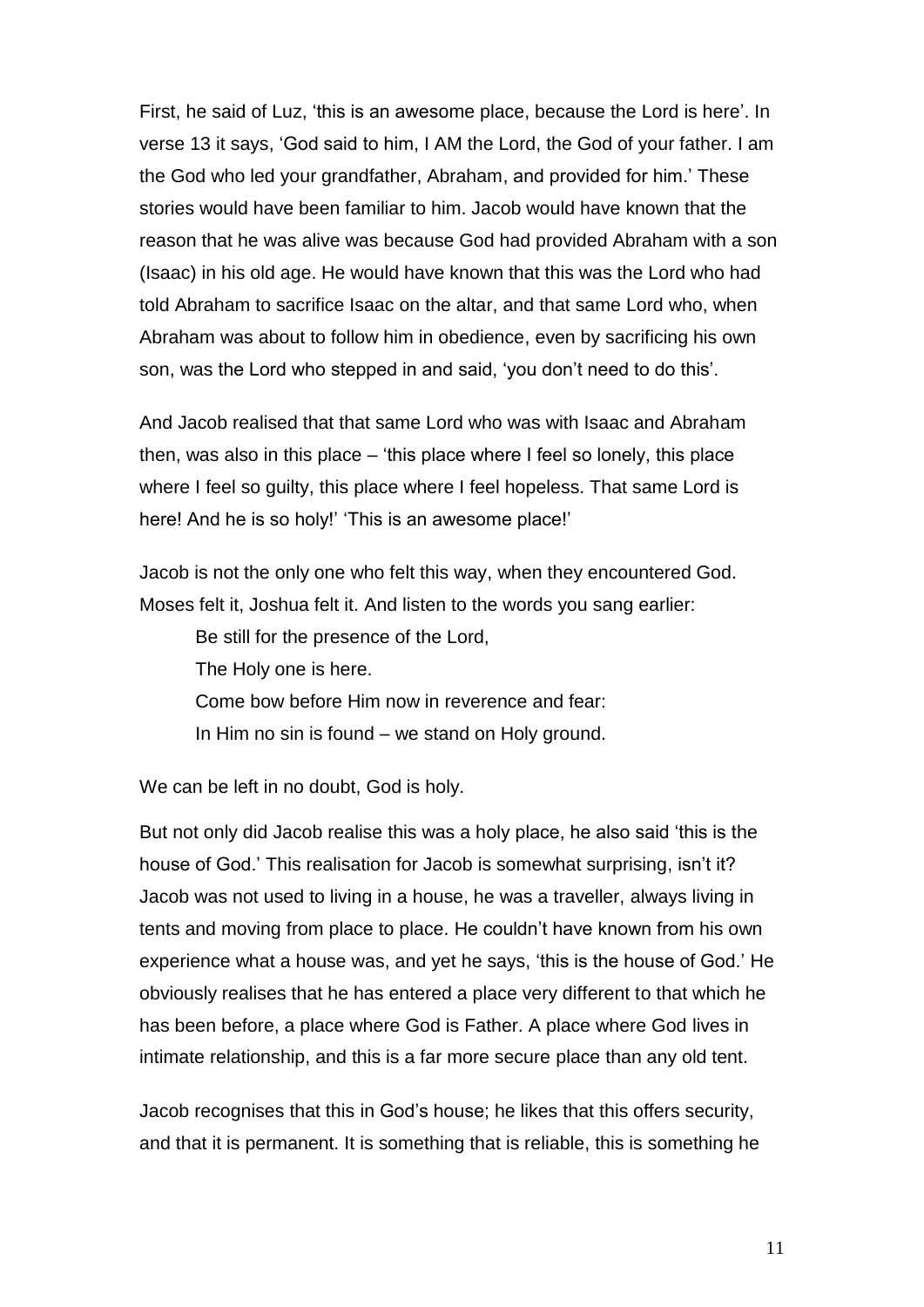can rest in. He was very thankful that he now knew that such a place existed, and here it was all around him!

Finally, he said, 'This is the gate of heaven.' It is a place of unimaginable possibilities. Jacob has seen angels going up from earth to heaven with prayers and coming back down again with answers. He's seen God seated there at the top. There's access to Him, he is not shut away from us and unavailable to us. In fact, this God had said, 'I AM the God of your Father, and I will be with you, I am with you and will watch over you wherever you go, and I will bring you back to this land.'

These are things that Jacob must have felt were out of his reach at this point, expelled as he was off to a far-off land, but because God is involved, because God is in that place with Jacob, the unimaginable can become reality through Him.

That's my message for you all this morning. What ever place you find yourself in today, whatever uncertainty there is for you today. Know that God is in this place, know that God is in your place. He is there, at home, at work, at college, in the voluntary work you do, he is with you at your doctor's appointment, at the job centre, he is in the local schools, the care home, the council meetings, and charities. He is in the church meeting, the youth club, the services, and the various activities the church is engaged in. God is in that place. In Him, through His Son, Jesus, there is hope, security, rest and unimaginable possibilities.

Thank God, our God is a local God, a God of the here and now, a God who is the same yesterday, today, and forever. You are not, and nor will you ever be, alone.

#### Song **Oceans**

You call me out upon the waters, The great unknown where feet may fail, And there I find You in the mystery; In oceans deep my faith will stand.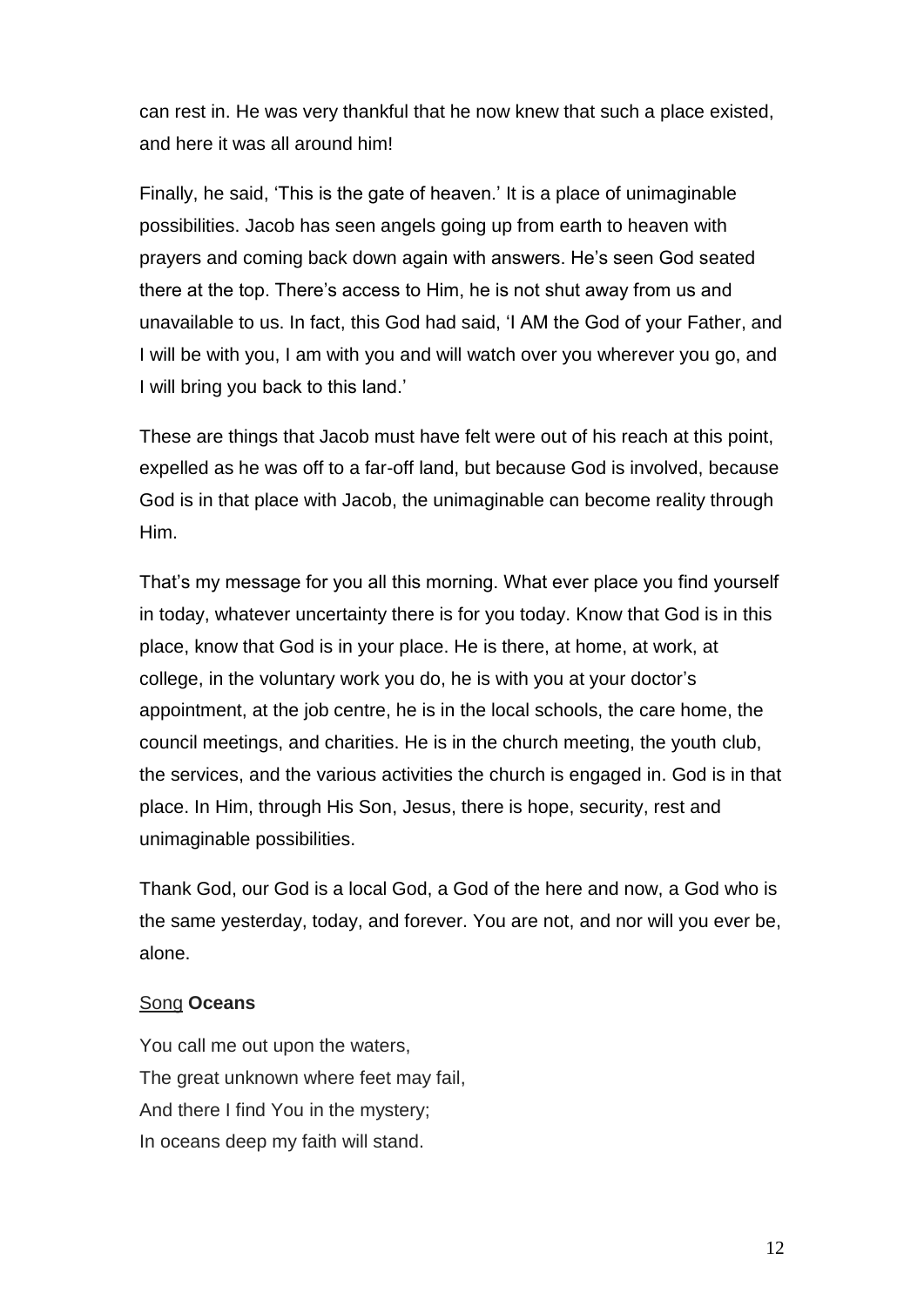# *Chorus*

*And I will call upon Your name, And keep my eyes above the waves When oceans rise. My soul will rest in Your embrace, For I am Yours and You are mine.*

# Verse 2

Your grace abounds in deepest waters, Your sovereign hand will be my guide; Where feet may fail and fear surrounds me - You've never failed and You won't start now.

*Chorus*

Interlude

# Bridge x 3

Spirit lead me where my trust is without borders, let me walk upon the waters. Wherever You would call me, take me deeper than my feet could ever wander And my faith will be made stronger in the presence of my Saviour.

# *Chorus x 2*

*And I will call upon Your name, And keep my eyes above the waves When oceans rise. My soul will rest in Your embrace, For I am Yours and You are mine.*

That excellent worship song is called Oceans and was sung and played to us by Martin Prue. Our intercessory prayers are brought to us this week by our own Nick Leonard.

# Prayers of Intercession

We pray, O God, for the nations, for their right dealings with one another, for the breaking down of barriers of race and colour, for political freedom, for educational development, and for a more just economic structure. We pray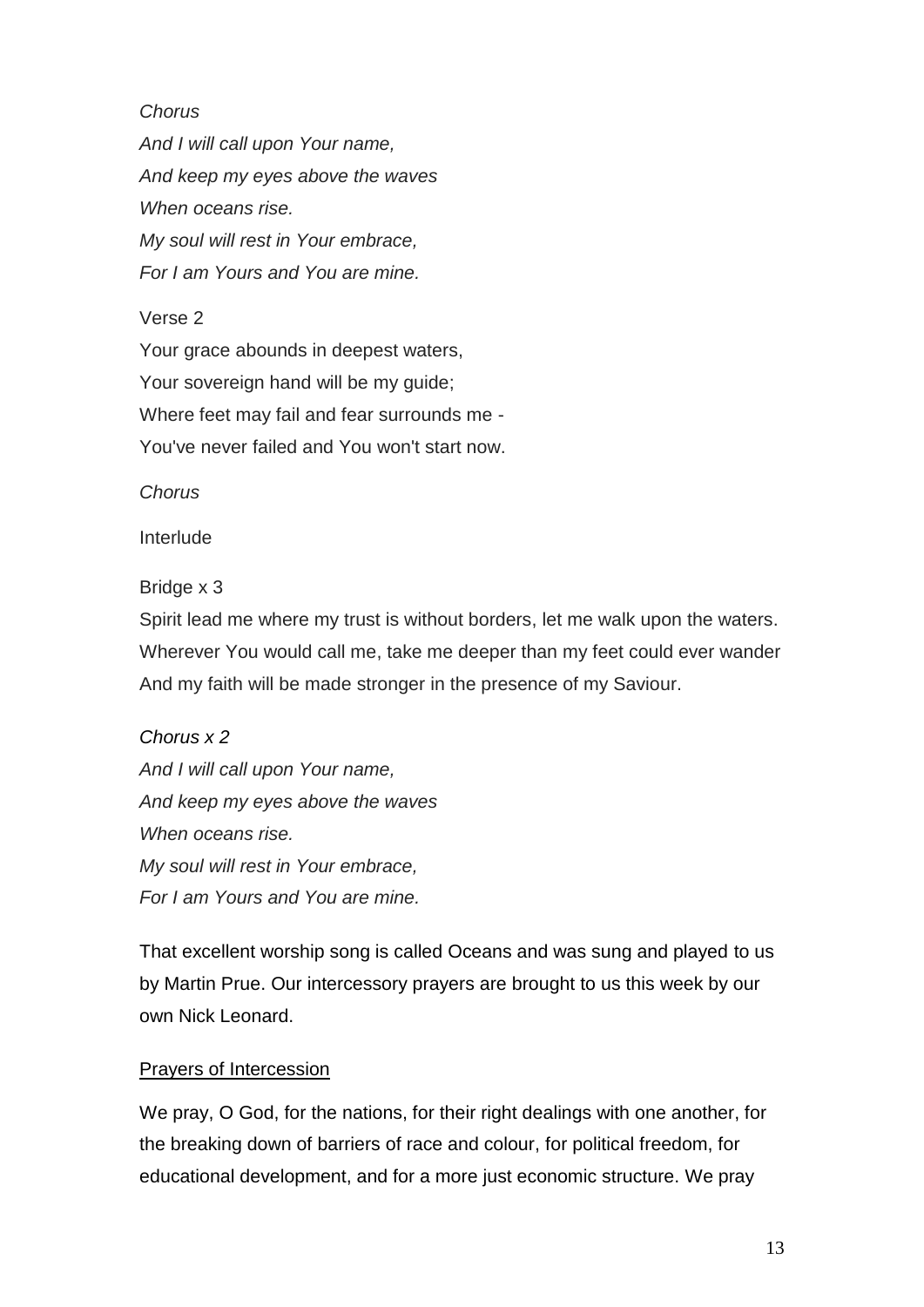especially for the people of Ukraine who are displaced, living in fear or separated from their loved ones. We pray for the people and leaders of all countries currently at war such as: Afghanistan, Algeria, Ethiopia, Mexico, Yemen, Libya, Myanmar, Syria and Mali.

In the faith that your love is the healing love, your power a healing power, your peace a healing peace, we bring to you the needs of all who suffer from disease, from hunger, from unemployment, from loneliness, from confusion, from fear, from sorrow, from depression and from guilt. Enable them to turn to you in faith, so that they can receive the healing which each one needs. Show us how we can, as individuals and as a church, respond to these needs to expand your Kingdom and influence in the world.

Lord, we place before you all rulers and governors; we pray for those in authority, for leaders, for all nations, and particularly for our own country. We pray for truth, openness, and integrity to be seen as the way forward for those in positions of leadership, and that you will enable them, and us, to listen to the concerns of others and take them into consideration. May you use us to do what we can to bring about the peace and harmony that you so desperately want us to experience.

Grant to your church throughout the world, and here at Hearsall, that we may respond joyously to your love by committing ourselves in obedience and service, with a faith which is strengthened by living experience of Christ's presence, with hearts warmed to love, and with freedom and courage to follow where Christ leads.

We pray for our relationships with others, both new and those which we have had for years. May we not take them for granted or stop listening to their needs and requests.

We pray for all those who are underprivileged, those who do not have access to the essentials of life such as shelter, food, peace, and the support of others - both abroad and in this country. Please show us the best way to make a positive difference to their lives.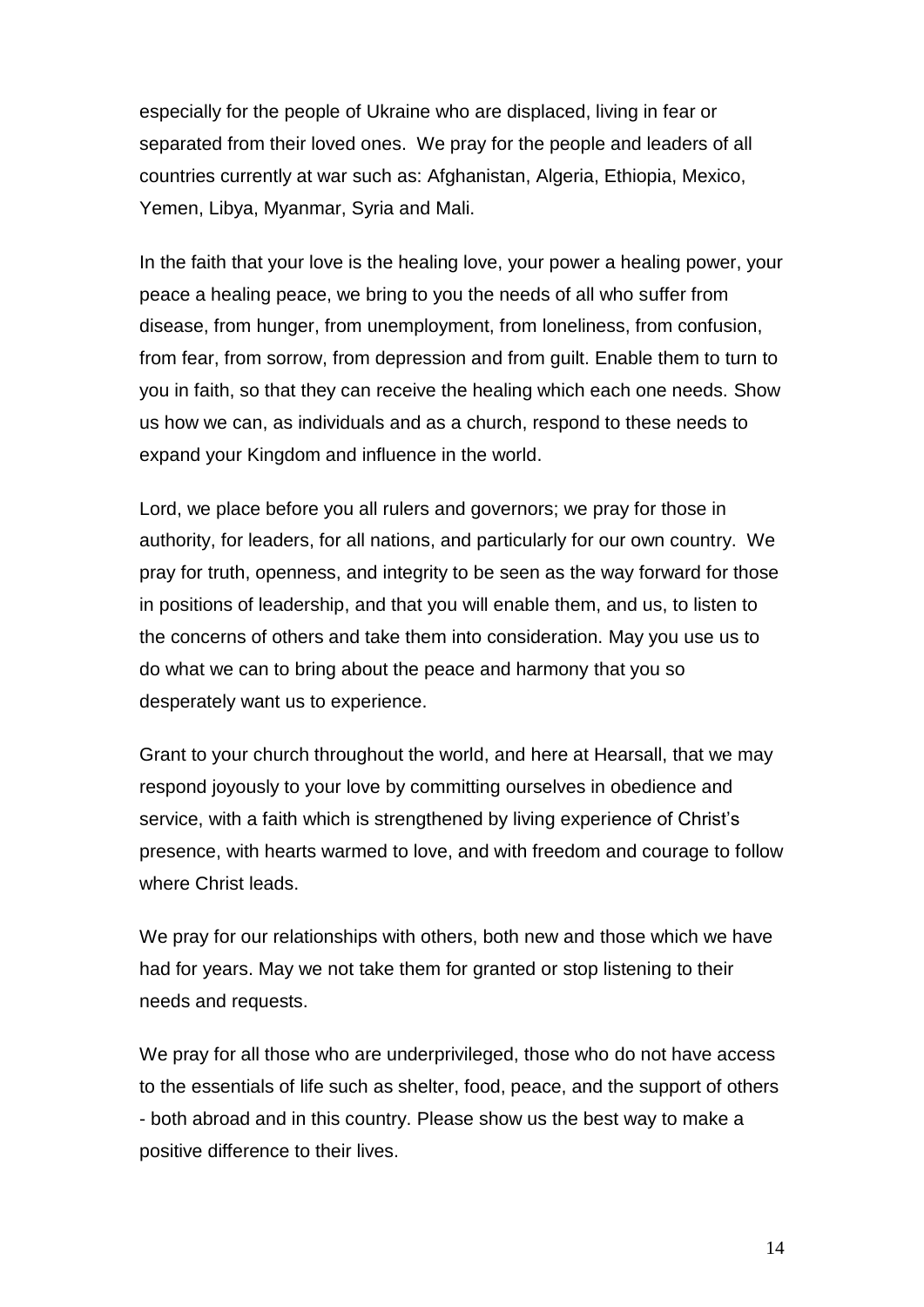Dear Lord, we pray for all those who are sick or suffering with either mental or physical problems. We pray for those who are in distress, those who are coming to the end of their life here on earth and are looking for comfort which you can provide, for those who are housebound and in need of the company of others, for those who are suffering from depression or who are bereaved.

In the silence that follows we lay before you those who are known personally to us. We pray that you will lay your hands of healing and peace, and show us how we can act as your representative in their healing process.

#### **Silence**

All these things we ask in your name, for you are a great and wonderful God who listens to us and cares for us, and cares for the concerns we have for others.

Thank you, Lord.

Amen

Thank you, Nick for those thoughtful prayers.

Our final worship song is written by Graham Kendrick 'Peace I give to you'.

# Song (WT 344) **Peace I Give to You (as a round)**

Peace, I give to you, I give to you my peace. X2

*Chorus: Let it flow to one another, let it flow, let it flow. Let it flow to one another, let it flow, let it flow.* 

Love, I give to you, I give to you my love. X2 *Chorus*

Hope, I give to you, I give to you my hope. X2 *Chorus*

Joy, I give to you, I give to you my joy. X2 *Chorus*